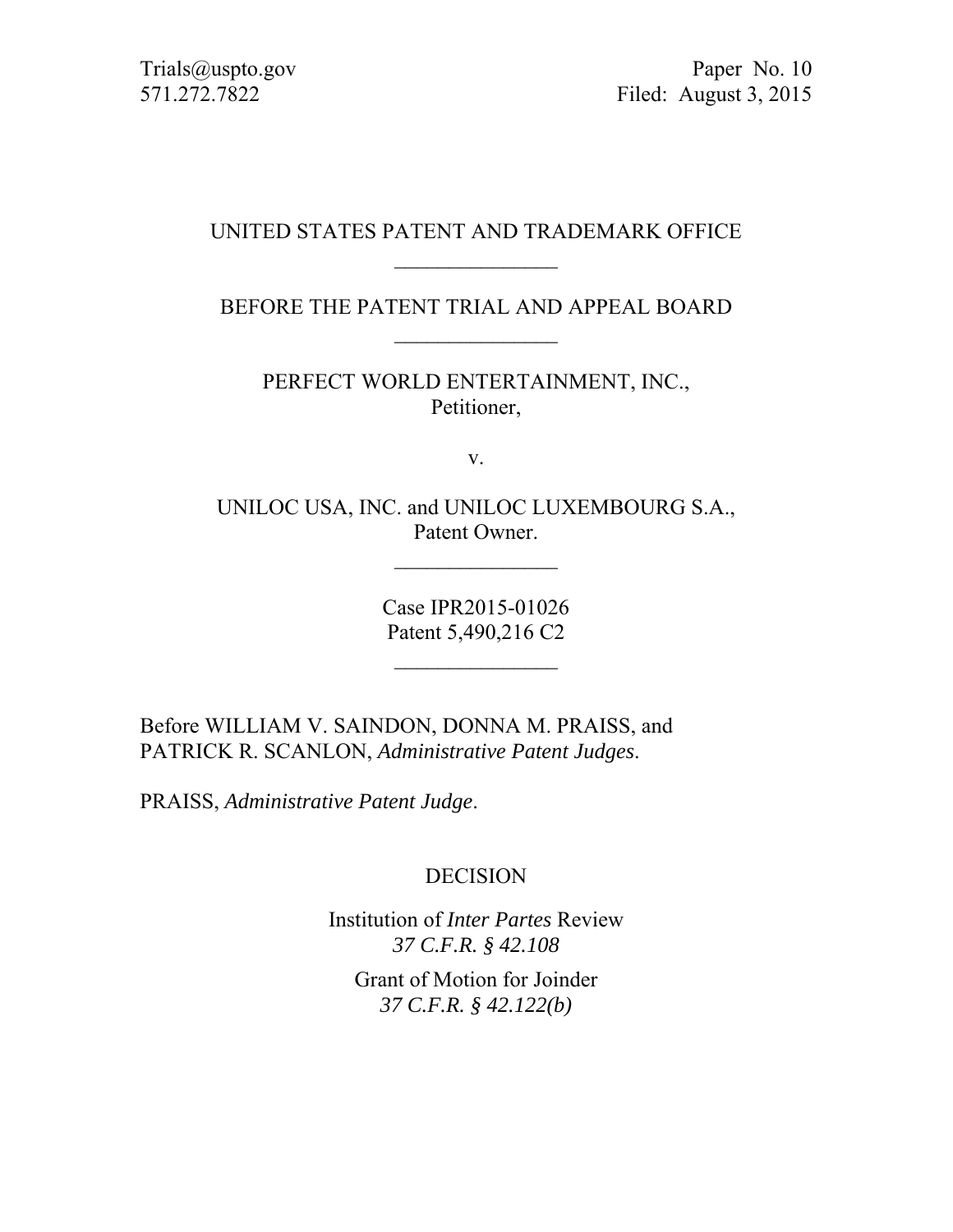### I. INTRODUCTION

Perfect World Entertainment Inc. ("Petitioner") filed a Petition pursuant to 35 U.S.C. §§ 311–319 to institute an *inter partes* review of claims 1–20 of U.S. Patent No. 5,490,216 C2 ("the '216 patent"). Paper 1 ("Pet."). Concurrently, Petitioner filed a Motion for Joinder. Paper 3 ("Joinder Motion"). The Joinder Motion seeks to join this proceeding with *Sega of America, Inc., Ubisoft, Inc., Kofax, Inc., and Cambium Learning Group, Inc. v. Uniloc USA, Inc. and Uniloc Luxembourg S.A*., Case IPR2014-01453 ("the '1453 IPR"), which concerns the '216 patent at issue here. Joinder Motion 1.

Uniloc USA, Inc. and Uniloc Luxembourg S.A. ("Patent Owner") filed a Preliminary Response (Paper 9, "Prelim. Resp.") as well as an Opposition to Joinder (Paper 6, "Opposition"). Petitioner filed a Reply to Patent Owner's Opposition to Motion for Joinder (Paper 7, "Reply"). We instituted trial in the '1453 IPR on March 10, 2015. '1453 IPR, Paper 11 ("the '1453 Institution Decision"). For the reasons described below, we institute an *inter partes* review of claims 1–20 and grant Petitioner's Motion for Joinder.

#### II. INSTITUTION OF INTER PARTES REVIEW

#### *A. References*

Petitioner relies on the same references as those in the '1453 IPR:

| <b>Reference</b> | <b>Publication</b> | <b>Date</b>    | <b>Exhibit</b> |
|------------------|--------------------|----------------|----------------|
| Haines           | US 5,077,660       | Dec. 31, 1991  | 1005           |
| Logan            | US 5,199,066       | Mar. 30, 1993  | 1003           |
| Grundy           | US 5,291,598       | Mar. 1, 1994   | 1004           |
| Schull           | US 5,509,070       | Apr. 16, 1996  | 1002           |
| Manduley         | US 5,956,505       | Sept. 21, 1999 | 1006           |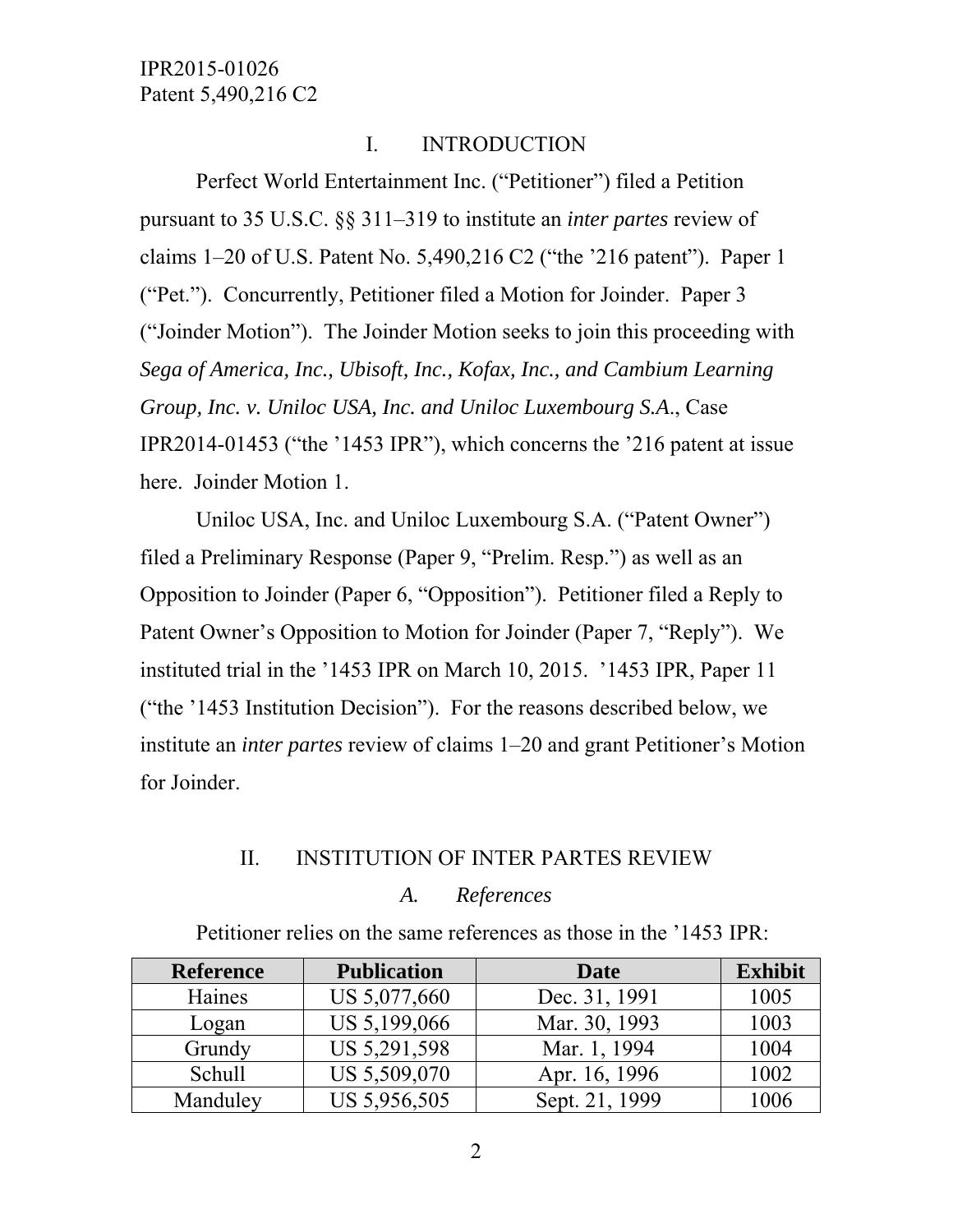Petitioner also relies on essentially the same Declaration of Vijay K. Madisetti, Ph.D., as in the '1453 IPR, but dated April 8, 2015 for this

proceeding. Ex. 1007 ("Madisetti Decl.").

# *B. Grounds Asserted*

The Petitioner in this proceeding asserts the same grounds as those on which we instituted review in the '1453 IPR. Those are:

| <b>Claims Challenged</b> | <b>Basis</b> | <b>Reference(s)</b> |
|--------------------------|--------------|---------------------|
| $1-11$ , $17-20$         | 102(e)       | Schull              |
| $12 - 14$                | 102(e)       | Logan               |
| 15, 16                   | 103(a)       | Logan and Grundy    |
| $12 - 14$                | 103(a)       | Haines and Manduley |
|                          |              | Schull              |

# *C. Decision*

We have reviewed the Petition, Preliminary Response, and the evidence cited therein. In view of the identity of the challenges to the '216 patent in this Petition and in the petition in the '1453 IPR, we institute an *inter partes* review in this proceeding on the same grounds as those on which we instituted *inter partes* review in the '1453 IPR.

# III. MOTION FOR JOINDER

An *inter partes* review may be joined with another *inter partes* review, subject to the provisions of 35 U.S.C. § 315(c):

(c) JOINDER.—If the Director institutes an inter partes review, the Director, in his or her discretion, may join as a party to that inter partes review any person who properly files a petition under section 311 that the Director, after receiving a preliminary response under section 313 or the expiration of the time for filing such a response, determines warrants the institution of an inter parties review under section 314.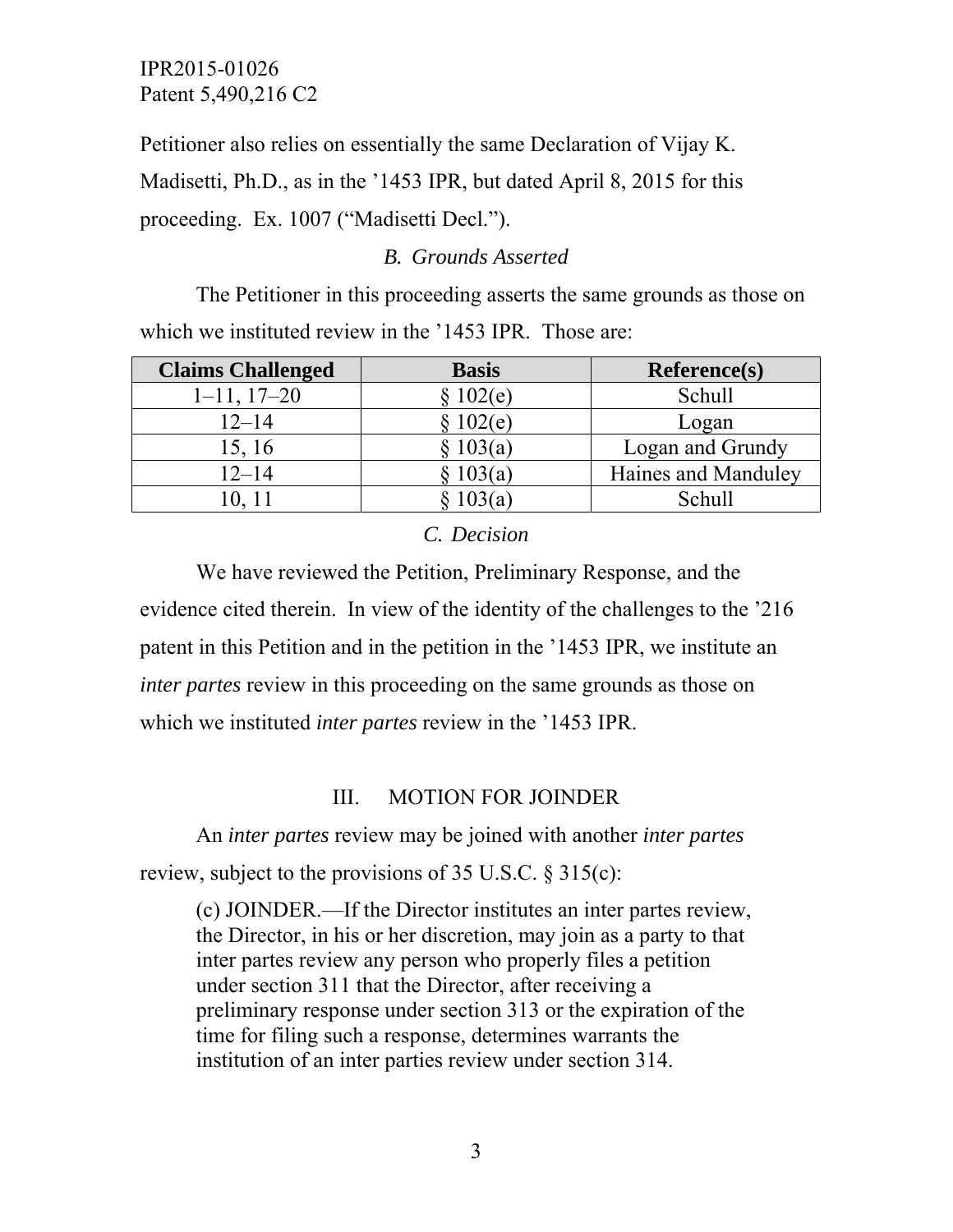As the moving party, Petitioner bears the burden of proving that it is entitled to the requested relief. 37 C.F.R. § 42.20(c).

To be considered timely, a motion for joinder must be filed no later than one month after the institution date of the *inter partes* review for which joinder is requested. 37 C.F.R. § 42.122(b). The Petition in this proceeding has been accorded a filing date of April 9, 2015 (Paper 4). This date is within one month after the date of institution in the '1453 IPR, which was instituted on March 10, 2015. The Petition, therefore, is timely.

A motion for joinder should: (1) set forth the reasons joinder is appropriate; (2) identify any new ground(s) of unpatentability asserted in the petition; and (3) explain what impact (if any) joinder would have on the trial schedule for the existing review. *See Kyocera Corporation v. Softview LLC*, IPR2013-00004 (Paper 15, 4) (PTAB Apr. 24, 2013); *see also* Frequently Asked Question H5, http://www.uspto.gov/patents-applicationprocess/appealing-patent-decisions/trials/patent-review-processing-systemprps-0 (last visited July 29, 2015).

Petitioner contends that joinder will not impact the Board's ability to complete its review in the statutorily prescribed time frame. Joinder Motion 6–7. Petitioner proposes an accelerated schedule in this proceeding in order to "reach a decision on institution prior to the June 8, 2015 deadline for Patent Owner's Response in the ['1453] IPR." *Id*. at 7. Petitioner contends that the grounds asserted in this Petition are the same grounds of unpatentability asserted in the '1453 IPR. *Id*. at 5–6. Petitioner's arguments regarding the asserted references are identical to the arguments raised in the '1453 IPR, and Petitioner has submitted, in support of its Petition, substantially the same declaration of the same technical expert as submitted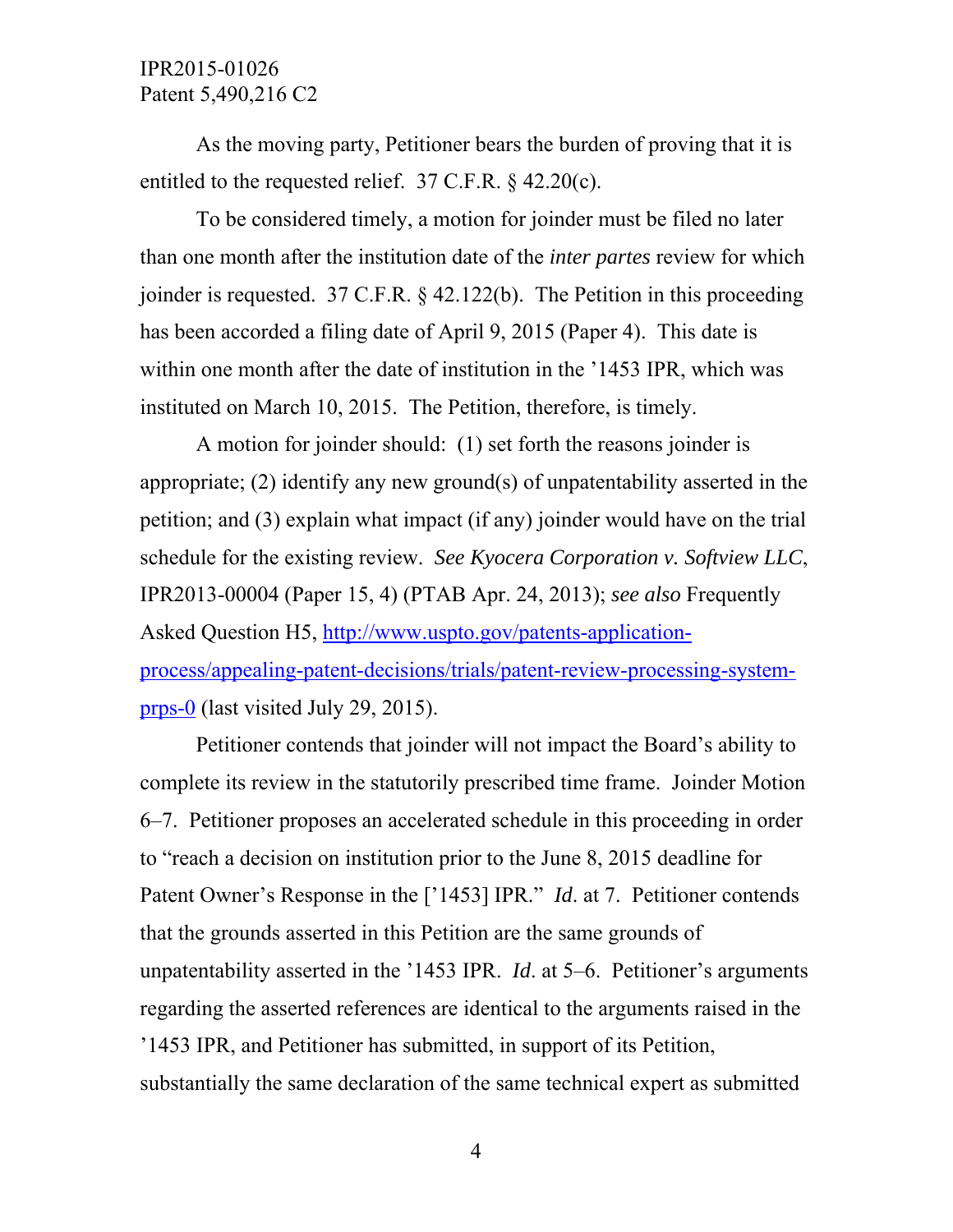in the '1453 IPR (excluding some minor changes made to reflect Petitioner's subsequent engagement of the same expert). *Id*.

Petitioner further contends that joinder will promote efficiency by avoiding redundancy. *Id*. at 6–7. According to Petitioner, the Board can minimize any scheduling impact by requiring consolidated filings and coordination among petitioners. *Id*.

Patent Owner opposes joinder, contending that joinder would impact the trial schedule because a decision on the joinder motion would coincide with the time that Petitioner's Reply is due in the '1453 IPR. Opposition 5– 6; *see also* '1453 IPR, Paper 12, 6 (Scheduling Order, setting the due date for Petitioner's reply to September 8, 2015). Patent Owner also contends that because the Preliminary Response in this proceeding includes new argument not previously considered by the Board in the '1453 IPR, "the risk arises that one of the parties in the pending IPR2014-01453 would be unfairly advantaged by an untimely decision whether to institute trial for the present Petition." *Id*. at 6.

In response to Patent Owner's concerns about the impact on the trial schedule, Petitioner states:

Petitioner has no intention to revisit the already conducted depositions, despite suggestions otherwise by the Opposition (p. 5). Rather, Petitioner simply seeks to join the ongoing ['1453] IPR, adopting its status upon the grant of joinder.

#### Reply 3.

As discussed above, joinder is a matter within the Board's discretion based on the particular circumstances of each proceeding. In this proceeding, we are persuaded that Petitioner has demonstrated that joinder with the '1453 IPR would avoid duplication and promote the efficient

5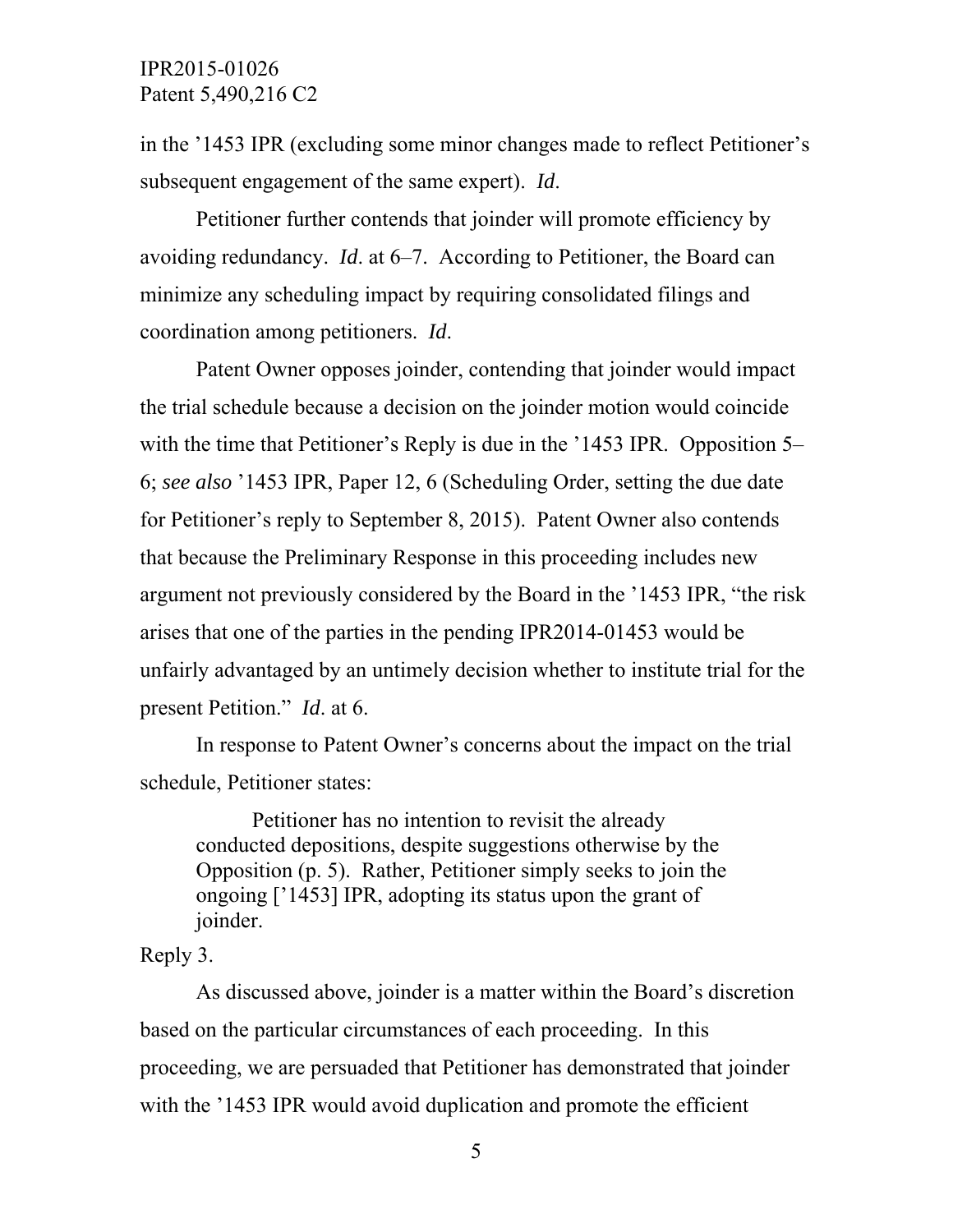resolution of both proceedings. Petitioner has brought the same challenges presented by the '1453 IPR; thus, the substantive issues would not be unduly complicated by joining the proceedings. Joinder merely introduces the same grounds presented originally in the '1453 IPR, where all the same prior art is involved. Patent Owner will therefore be able to address the challenges in a single proceeding.

Patent Owner asserts that the '1453 IPR will have reached its substantive stages by the time a decision on Petitioner's joinder motion is made requiring revision of the scheduling order in the '1453 IPR. Opposition 6. We are not persuaded by this argument that joinder should be denied. Petitioner's Reply is not due until September 8, 2015 in the '1453 IPR and Petitioner in this proceeding is not seeking to revisit what has transpired in the '1453 IPR prior to the grant of joinder.

Finally, Patent Owner argues that accelerating the scheduling and decision-making with respect to new arguments made in its Preliminary Response to the Petition in this case would unfairly advantage the parties to the '1453 IPR. *Id*. We do not find this argument persuasive because Patent Owner filed its Preliminary Response in this proceeding after it filed its Response in the '1453 IPR.

#### IV. CONCLUSION

Based on the record before us, we institute an *inter partes* review in IPR2015-01026 and grant Petitioner's motion to join that proceeding to IPR2014-01453.

6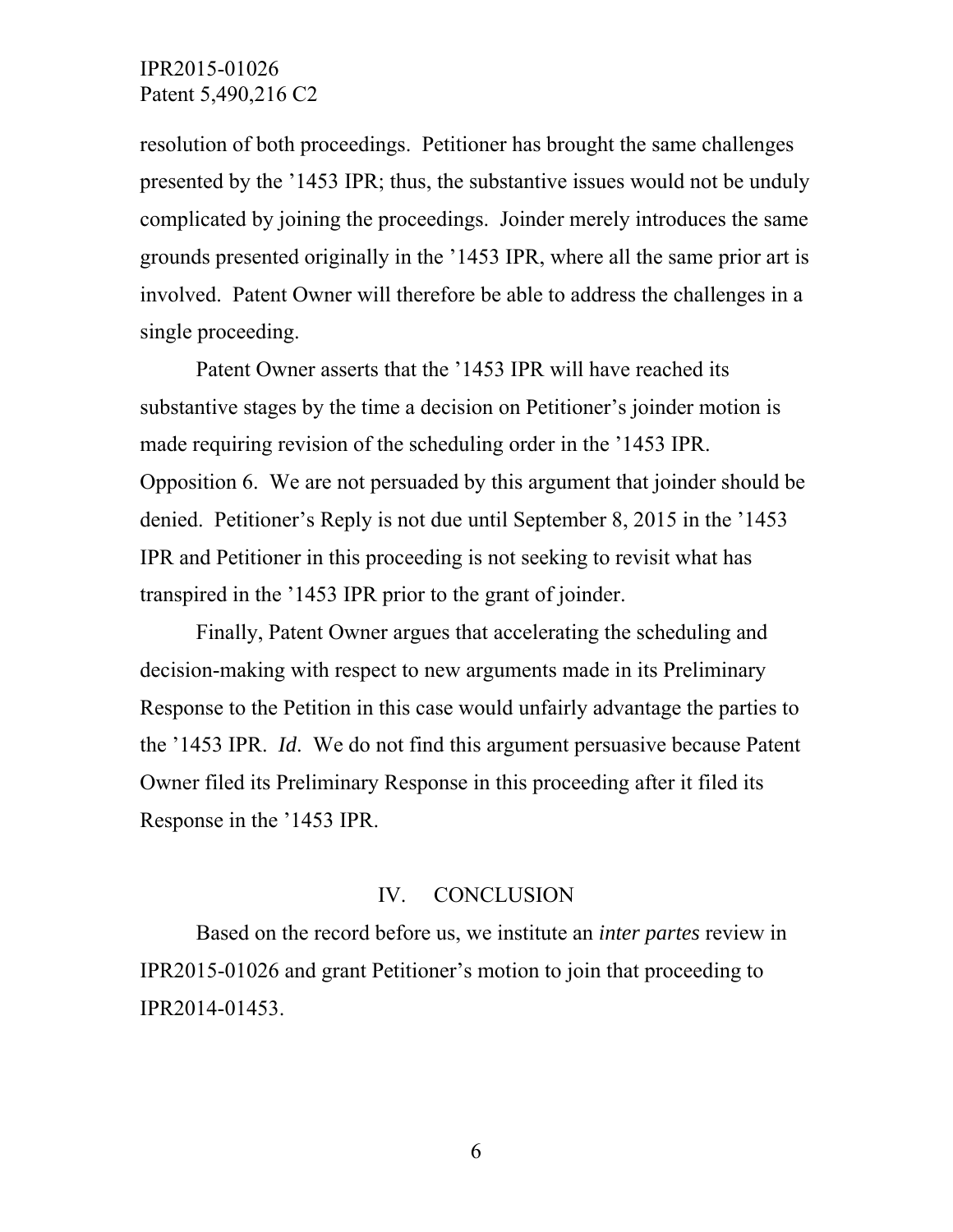### V. ORDER

In view of the foregoing, it is:

ORDERED that *inter partes* review in IPR2015-01026 is hereby instituted;

FURTHER ORDERED that Petitioner's Motion for Joinder is granted, and IPR2015-01026 is joined with IPR2014-01453;

FURTHER ORDERED that the grounds on which IPR2014-01453 was instituted are unchanged, and no other grounds are included in the joined proceeding;

FURTHER ORDERED that the Scheduling Order entered in IPR2014-01453 (Paper 12) is not modified by this Order and shall govern the schedule of the joined proceedings;

FURTHER ORDERED that, throughout the joined proceeding, all petitioners will file papers, except for motions that do not involve the other party, as a single, consolidated filing; that such consolidated filings will be identified as a "Consolidated Filing"; and that the petitioners will conduct coordinated (not separate) discovery;

FURTHER ORDERED that IPR2015-01026 is terminated under 37 C.F.R. § 42.72 and all further filings in the joined proceedings are to be made in IPR2014-01453;

FURTHER ORDERED that a copy of this Decision will be entered into the record of IPR2014-01453; and

FURTHER ORDERED that the case caption in IPR2014-01453 shall be changed to reflect joinder with this proceeding in accordance with the attached example.

7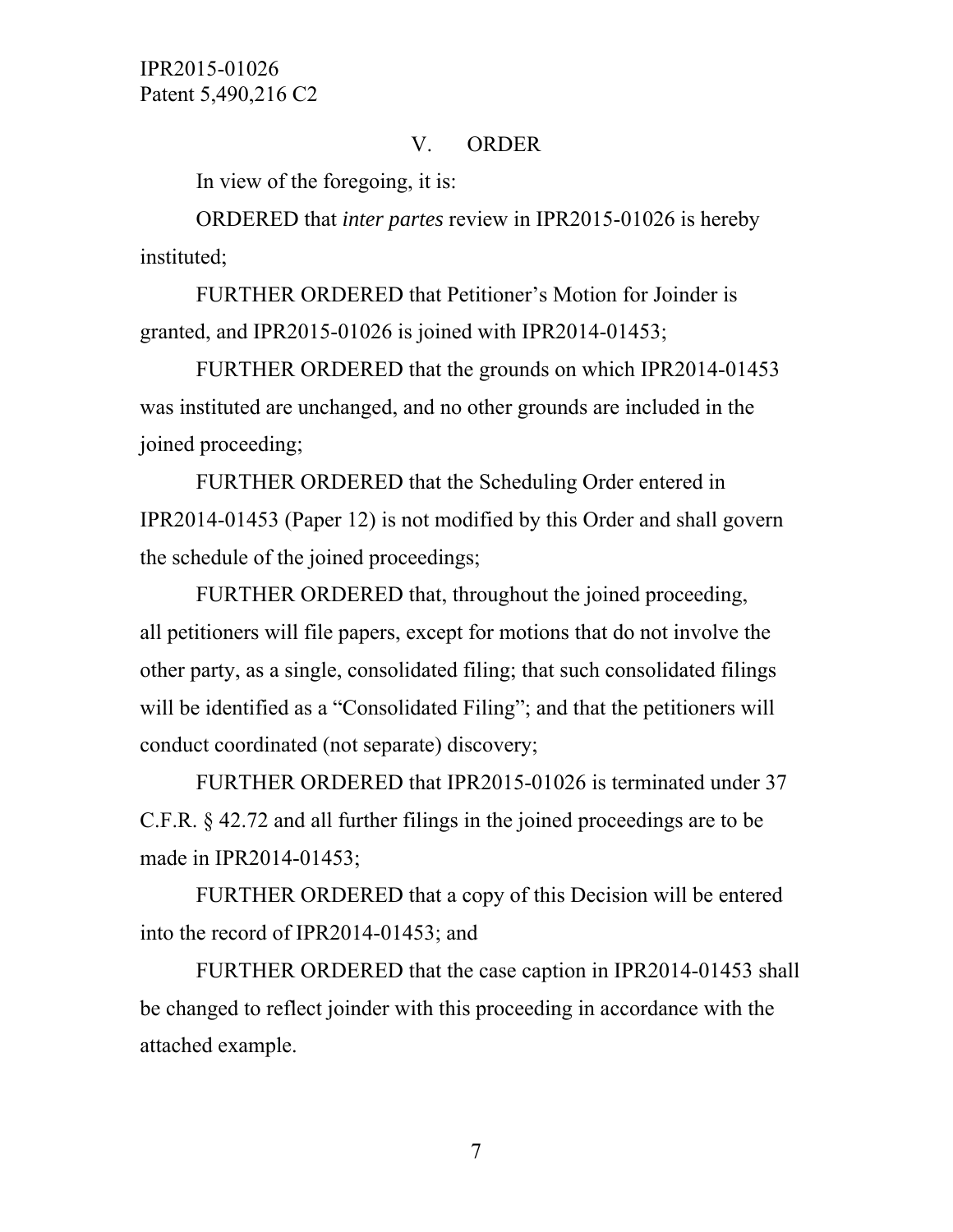### FOR PETITIONER:

Don Daybell James Maune Xiang Wang ORRICK, HERRINGTON, & SUTCLIFFE LLP ipprosecution@orrick.com ddaybell@orrick.com jmaune@orrick.com xiangwang@orrick.com

FOR PATENT OWNER:

Sean D. Burdick UNILOC USA, INC. sean.burdick@unilocusa.com

Brett Mangrum ETHERIDGE LAW GROUP brett@etheridgelaw.com